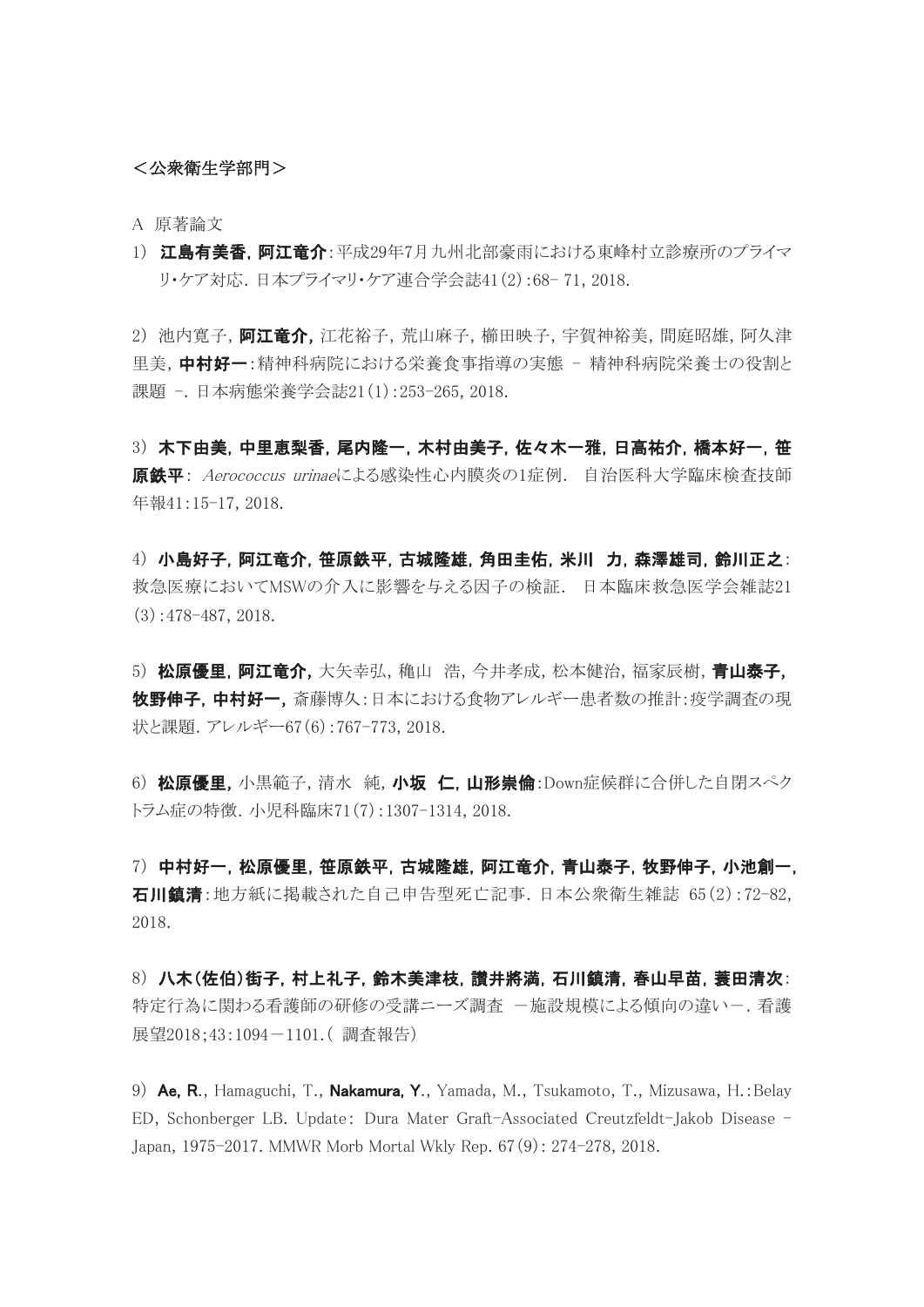10) Ae, R., Nakamura,Y.,Tada, H., Kono, Y., Matsui, E., Itabashi, K., Ogawa, M., Sasahara, T., Matsubara, Y., Kojo, T., Kotani, K., Makino, N., Aoyama, Y., Sano, T., Kosami, K., Yamashita, M., Oka, A. : An 18-Year Follow-up Survey of Dioxin Levels in Human Milk in Japan. J Epidemiol 28(6): 300-306, 2018.

11) Abrams, JY., Blasé, JL., Belay, EB., Uehara, R., Maddox, RA., Schonberger, LB., **Nakamura, Y.:** Increased Kawasaki disease incidence associated with higher precipitation and lower temperatures, Japan, 1991-2004. Pediatr Infect Dis J 37(6): 526- 530, 2018.

12) Chihara, I., Ae, R., Kudo, Y., Uehara, R., Makino, N., Matsubara, Y., Sasahara, T., Aoyama, Y., Kotani, K., Nakamura, Y.: Suicidal patients presenting to secondary and tertiary emergency departments and referral to a psychiatrist: a population-based descriptive study from Japan. BMC Psychiatry. 18(1):112, 2018.

13) Goto, Y., Hayasaka, S., Kurihara, S., Nakamura, Y.: Physical and mental effects of bathing:A randomized intervention study. Evidence-Based Complementary and Alternative Medicine Vol 2018: Article ID 9521086:5, 2018.

14) Hirata, A., Sugiyama, D., Watanabe, M., Tamakoshi, A., Iso, H., Kotani, K., Kiyama, M., Yama-da, M., Ishikawa, S., Murakami, Y., Miura, K., Ueshima, H., Okamura, T.: Association of extremely high levels of high-density lipoprotein cholesterol with cardiovascular mortality in a pooled analysis of 9 cohort studies including 43, 407 individuals: The EPOCH-JAPAN study. J Clin Lipidol 12:674–684, 2018.

15) Ide, H., Doi, S., Atarashi, H., Fujita, S., **Koike, S.**: The Distance and Chance of Lifetime Geographical Movement of Physicians in Japan: An Analysis Using the Age-Period-Cohort Model. Human Resources for Health 2018;16:26.

16) Inker, LA., Grams, ME., Levey, AS., Coresh, J., Cirillo, M., Collins, JF., Gansevoort, RT., Gutierrez, OM., Hamano, T., Heine, GH., **Ishikawa, S.**, Jee, SH., Kronenberg, F., Landray, MJ., Miura, K., Nadkarni, GN., Peralta, CA., Rothen-bacher, D., Schaeffner, E., Sedaghat, S., Shlipak, M., Zhang, L., van Zuilen, AD., Hallan, SI., Kovesdy, CP., Woodward, M., Levin, A. : Relationship of eGFR and Albuminuria to Concurrent Laboratory Abnormalities: An Individual Participant Data Meta-Analysis in a Global Consortium. Am J Kidney Dis. 2018 Oct 19. pii: S0272-6386(18) 30916-8. doi: 10.1053/j.ajkd.2018.08.013. [Epub ahead of print]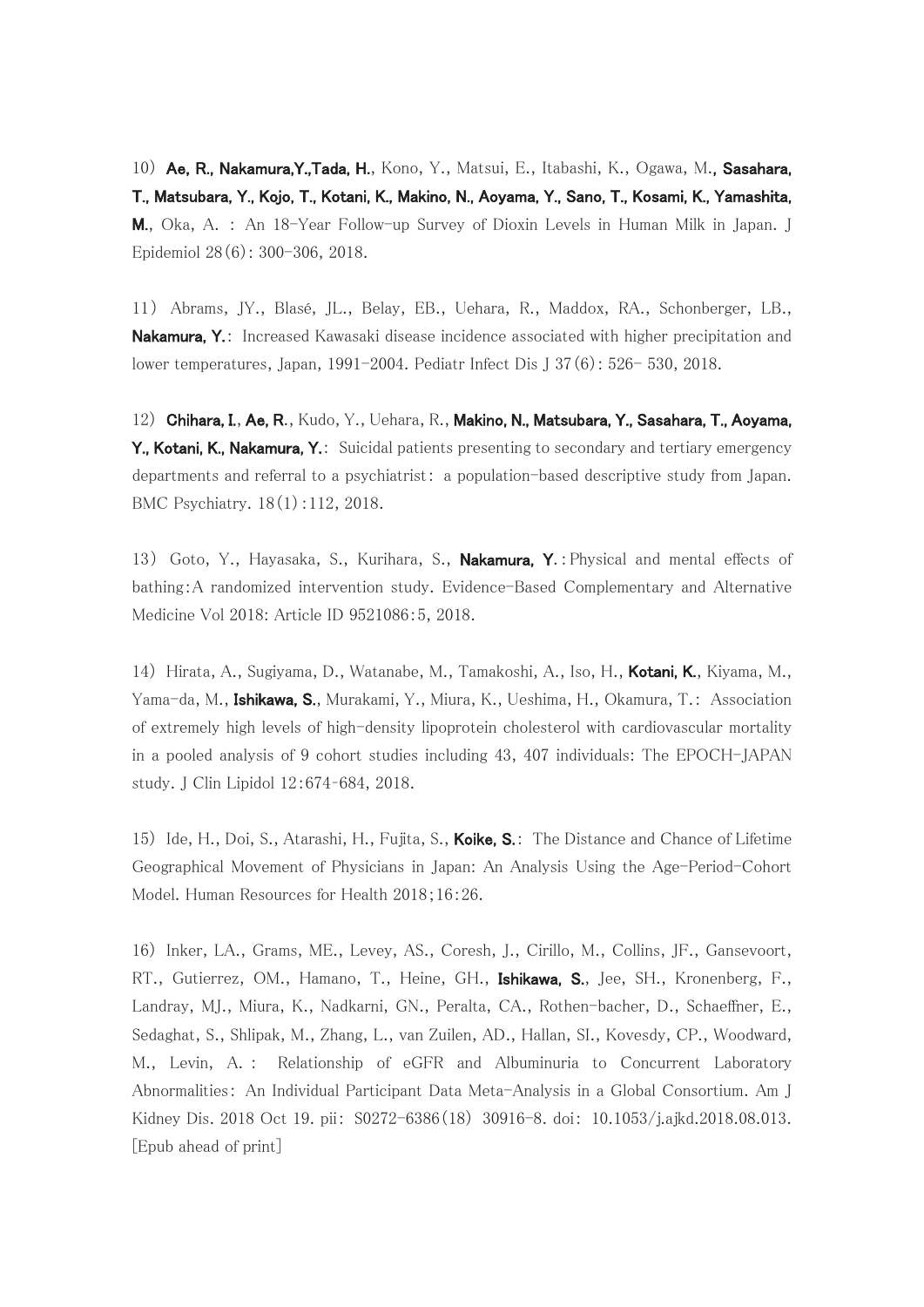17) Ishikawa, J., Hirose, H., Ishikawa, S.: Minor Electrocardiographic ST-T Change and Risk of Stroke in the General Japanese Population. Circ J 82:1797- 1804, 2018.

18) Kawabata, N., Sato, T., Nanmoku, K., Nagata, D., Ishikawa, S., Ishibashi, S., Yagisawa, T., **Uehara, Y.:** An Observational Study on the Clinical and Nutritional Factors Determining the Kidney Function at One Year after Transplantation. Food and Nutrition Sciences. 9:1299-1315, 2018.

19) Kawaguchi, H., Koike, S., Ohe, K.: Regional differences in electronic medical record adoption in Japan: A nationwide longitudinal ecological study International Journal of Medical Informatics 2018; 115: 114-119.

20) Kawaguchi, H., Koike, S., Sakurai, R., Ohe, K.: Association between number of institutions with coronary computed tomography angiography and regional mortality ratio of acute myocardial infarction: A nationwide ecological study using a spatial Bayesian model International Journal of Health Geographics 2018; 17:13.

21) Kenzaka, T., Kumabe, A., Kosami, K., Matsuoka, Y., Minami, K., Ninomiya, D., Noda, A., Yahata, S.: Bacteriological testing and recurrence prevention efforts in the diagnosis and treatment of nursing-and healthcare-associated pneumonia and aspiration pneumonia :A questionnaire survey of hospitals across Japan. Respir Investig 56(2): 150-157, 2018.

22) Kenzaka, T., Kumabe, A., Kosami, K., Ueda, Y., Takahashi, T., Yamamoto, Y., Hayashi, Y., Kitao, A., Okayama, M.: Effect of starting oral intake on weekends on the clinical course of patients with aspiration pneumonia. Clin Interv Aging. 13: 895- 901, 2018.

23) Koike, S., Matsumoto, M., Kawaguchi, H., Ide, H., Atarashi, H., Kotani, K., Yasunaga, H. : Board-certification and urban-rural migration of physicians in Japan. BMC Health Services Research 2018; 18: 615.

24) Kubota, T., Nakayama, H., Kitaoka, T., **Nakamura, Y.**, Fukumoto, S., Fujiwara, I., Hasegawa, Y., Ihara, K., Kitanaka, S., Koyama, S., Kusuda, S., Mizuno, H., Nagasaki, K., Oba, K., Sakamoto, Y., Takubo, N., Shimizu, T., Tanahashi, Y., Hasegawa, K., Tsukahara, H., Yorifuji, T., Michigami, T., Ozono, K.: Incidence rate and characteristics of symptomatic vitamin D deficiency in children: a nationwide survey in Japan. Endcrine Journal :65(6): 593-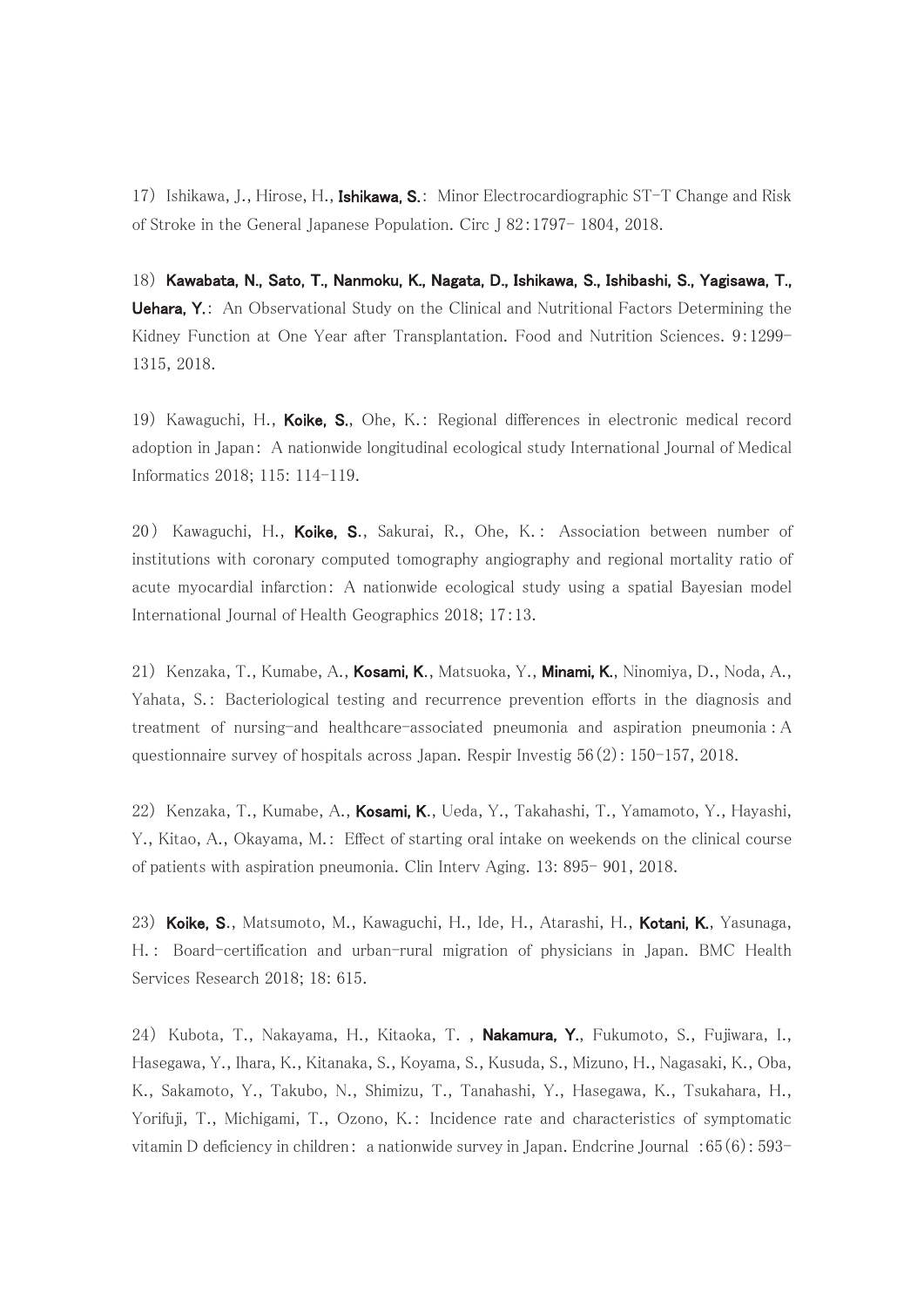25) Kuwabara, M., Yashiro, M., Ae, R., Yanagawa, H., Nakamura, Y.: The effects of early intravenous immunoglobulin therapy for Kawasaki disease: The 22nd nationwide survey in Japan. International Journal of Cardiology. 269: 334-338, 2018.

26) Makino, N., Nakamura, Y., Yashiro, M., Sano, T., Ae, R., Kosami, K., Kojo, T., Aoyama, Y., Kotani, K., Yanagawa, H.: Epidemiological observations of Kawasaki disease in Japan, 2013-2014. Pediatr Int. 60 (6): 581-587, 2018.

27) Matsubara, S., Takahashi, H., Ohkuchi, A., Kumagai, H., Ishikawa, S.: Intrauterine ritodrine exposure and childhood asthma: Is ritodrine a real culprit? Pediatr Allergy Immunol. 2018 May;29(3): 332-333. doi: 10.1111/pai.12864. Epub 2018 Jan 31. (letter)

28) Matsubara, Y., Osaka, H., Yamagata, T., Ae, R., Shimizu, J., Oguro, N.: Long-term outcomes in motor and cognitive impairment with acute encephalopathy. Brain Dev.  $40(9)$ : 807-812, 2018.

29) Matsumoto, M., Kiura, K., Inoue, K., Kashima, S., Koike, S., Tazuma, S.: Aging of hospital physicians in rural Japan: A longitudinal study based on national census data. PLoS One. 2018; 13(6):e0198317

30) Nakamura, Y., Yashiro, M., Yamashita, M., Aoyama, N., Otaki, U., Ozeki, Y., Sano, T., Kojo, T., Ae, R., Aoyama, Y., Makino, N., Kotani, K.: Cumulative incidence of Kawasaki disease in Japan. Pediatr Int. 60(1):19-22, 2018.

31) Okabe, T., Sasahara, T., Suzuki, J., Onishi, T., Komura, M., Hagiwara, S., Suzuki, H., Morisawa, Y.: Mycobacterium mageritense Parotitis in an Immunocompetent Adult. Indian J. Microbiol 58: 28- 32, 2018.

32) Ozeki, Y., Yamada, F., Saito, A., Kishimoto, T., Yashiro, M., Makino, N., Nakamura, Y.: Epidemiologic features of Kawasaki disease distinguished by seasonal variation: an agespecific analysis. Annals of Epidemiol 28: 796-800, 2018

33) Sato, Y., Aiba, Y., Kiga, K., Watanabe, S., Sasahara, T., Hayakawa, Y., Cui, L.: Optimized universal protocol for electroporation of both coagulase-positive and -negative Staphylococci.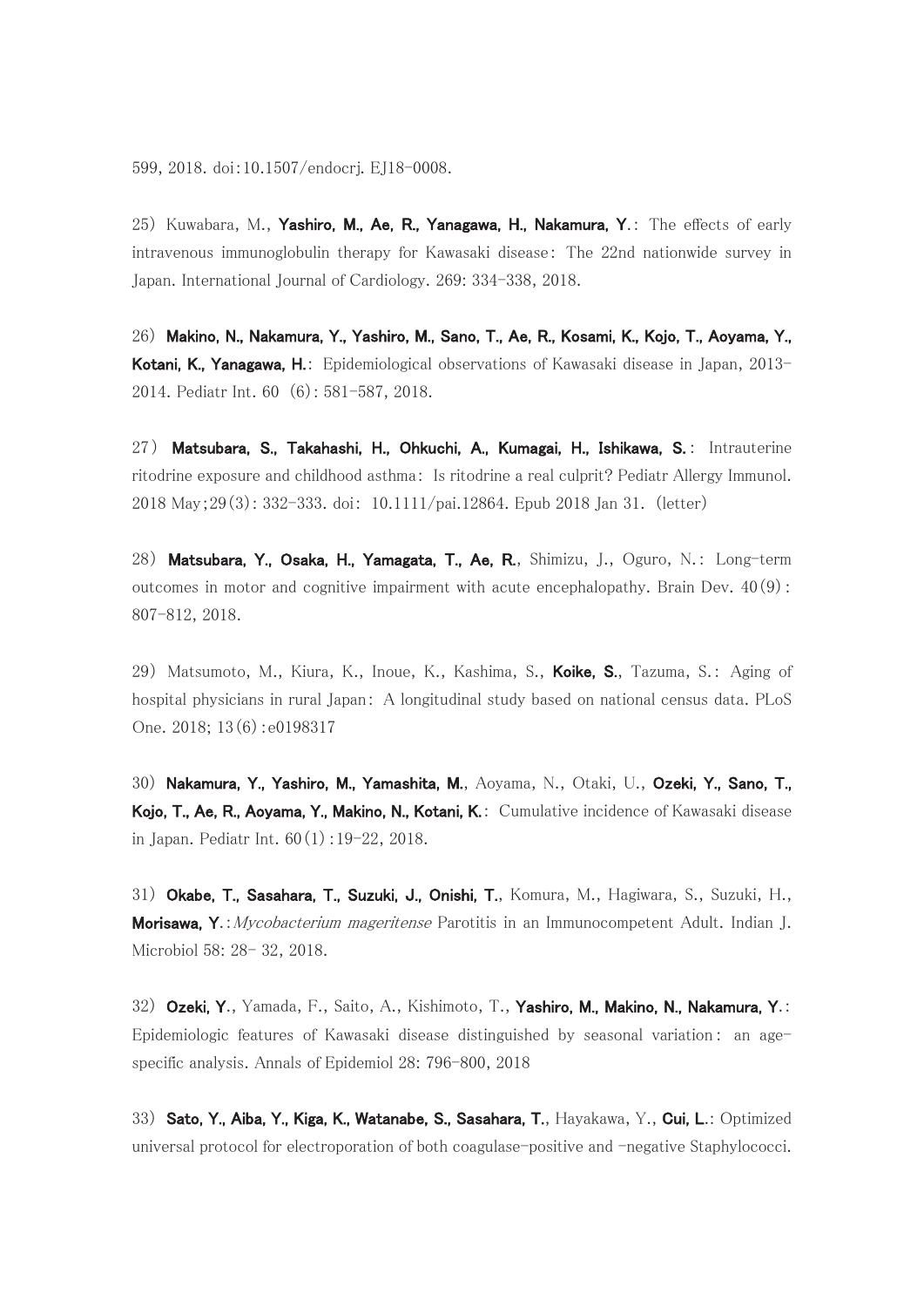J. Microbiol. Methods. 146: 25-32, 2018.

34) Watanabe, S., Aiba, Y., Tan, XE., Li, FY., Boonsiri, T., Thitiananpakorn, K., Cui, B., Sato'o, Y., Kiga, K., Sasahara, T., Cui, L.: Complete genome sequencing of three human clinical isolates of Staphylococcus caprae reveals virulence factors similar to those of S. epidermidis and S. capitis. BMC Genomics. 19: 810, 2018.

35) Yoshinaga, R., Ishikawa, S., Ayukawa, K., Doi, Y.: Plasma Glucose Level as a Predictor of In-Hospital Mortality in Patients at an Emergency Room: A Retrospective Cohort Study. Diabetes Care. 2018 Nov 19. pii: dc181978. doi: 10.2337/ dc18-1978. [Epub ahead of print]

B 学会発表

1) 阿江竜介,中村好一,牧野伸子,青山泰子,松原優里,浜口 毅,山田正仁,水澤英洋: サーベイランスデータに基づくわが国のプリオン病の疫学像(1999-2016).第28回日本疫学 会学術総会,福島,2018年2月2日.(Journal of Epidemiology(Web)27:Supplement 1, 2018)

2) 相羽由詞, 渡邊真弥, 氣駕恒太朗, 笹原鉄平, 崔 龍洙: MRSA N315株ヘテロ細胞集団 の遺伝学的解析.第92回日本感染症学会学術講演会・第66回日本化学療法学会総会合同 学会,岡山,2018年5月31日~6月2日.

3) 相羽由詞,渡邊真弥,佐藤祐介,氣駕恒太朗, Thitiananpakorn Kanate,Boonsiri Tanit, 李 峰宇, 笹原鉄平,崔 龍洙: MRSAのβ-ラクタム系抗菌薬耐性における遺伝学的多様性 の解明.第91回日本細菌学会総会,福岡,2018年3月27日~29日.

4) 青山泰子, 松原優里, 小佐見光樹, 阿江竜介, 牧野伸子, 中村好一:栃木県における医 療的ケア児及び重症心身障害児を支える資源調査結果. 第77回日本公衆衛生学会総会, 郡 山,2018年10月24日-26日.(日本公衆衛生雑誌65(10):460, 2018)

5) Boonsiri Tanit, 渡邊真弥, Thitiananpakorn Kanate, 佐藤祐介, 相羽由詞, 氣駕恒太朗, 笹原鉄平, 李 峰宇, 崔 龍洙:メチシリン耐性Staphylococcus aureusにおける高度β-ラクタ ム耐性の遺伝的機序.第91回日本細菌学会総会,福岡, 2018年3月27日~29日.

6) 藤村 至,鈴木 潤,秋根 大,大西 翼,外島正樹,笹原鉄平,畠山修司,森澤雄司,山 **田俊幸**:Staphylococcus pseudintermedius菌血症を伴う閉塞性腎盂腎炎の1例. 第92回日本 感染症学会学術講演会・第66回日本化学療法学会総会合同学会,岡山,2018年5月31日~ 6月2日.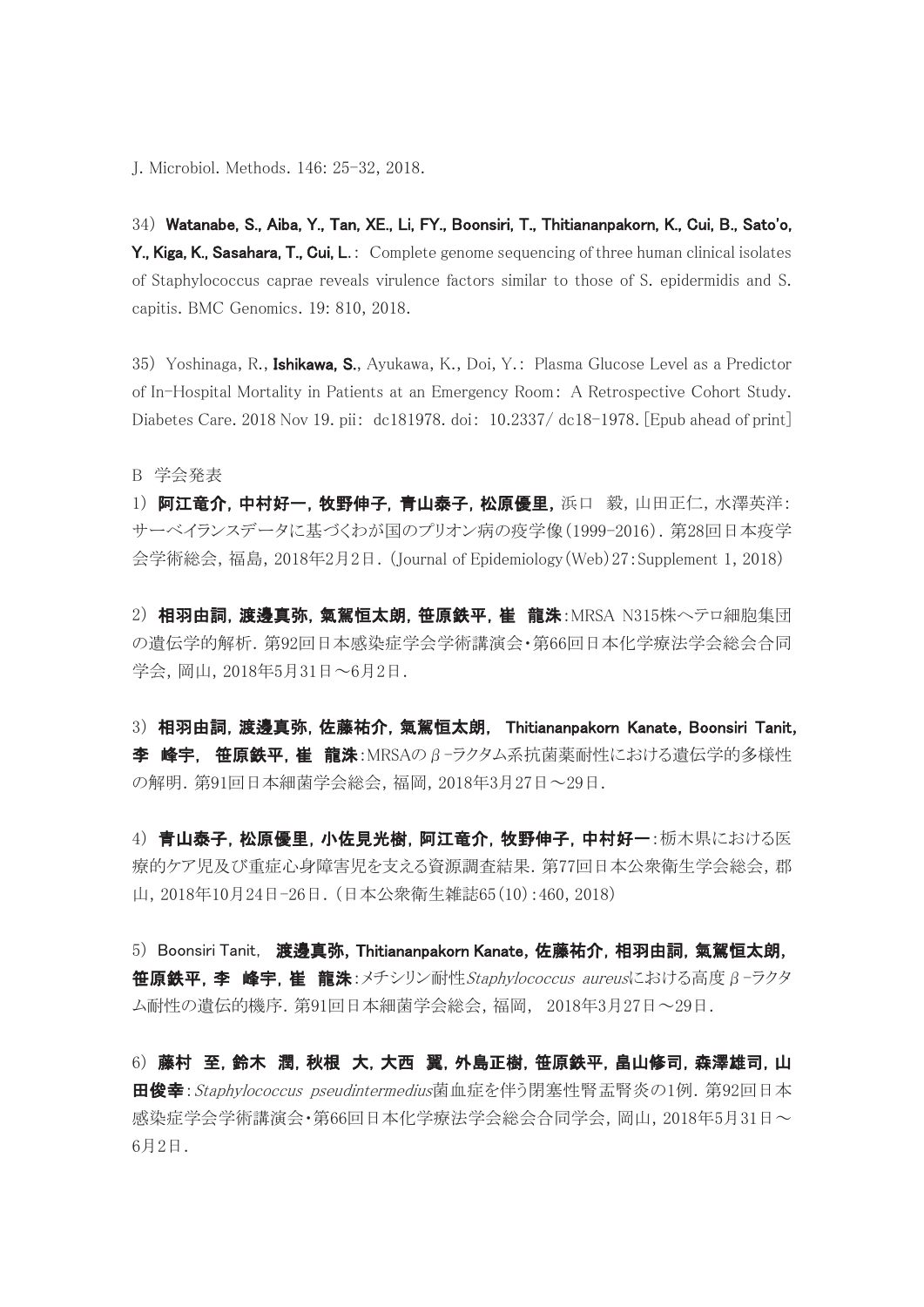7) 林 俊治, 笹原鉄平, 森澤雄司:各種消毒薬含浸ワイプによるディフィシル菌芽胞の除去 効果の検討. 第33回日本環境感染学会総会・学術集会,東京,2018年2月23日~24日.

8) 一瀬豊日, 安福愼一, 池上和範, 岩崎明夫, 及川 桂, 尾澤英夫, 小池創一, 櫻井治彦, 竹田 透,土肥誠太郎,増田将史,松本吉郎:事業所の産業医採用等に関わる動向及び意 識調査 -産業医需要供給実態調査第一報-.第28回日本産業衛生学会全国協議会,東 京,2018年9月16日.

9) 石川鎮清, 木村哲也, 中村好一, 近藤克則, 尾島俊之, 菅原琢磨, 橋本英樹:医療経済 学系研究人材を取り巻く環境と課題.第77回日本公衆衛生学会総会,郡山,2018.10.25.(日 本公衆衛生雑誌65(10 特別付録):519, 2018)

10) 石川鎮清,武藤弘行,淺田義和,松山 泰,岡崎仁昭:臨床実習での評価と地域医療機 関との連携(シンポジウム3 臨床実習で学生の能力・資質をいかに評価するか). 第50回医学 教育学会大会,東京,2018年8月.

11) Kanate Thitiananpakorn, 笹原鉄平, 崔 龍洙: Genetic mechanism of daptomycin and vancomycin cross-resistance in MRSA. 第92回日本感染症学会学術講演会・第66回日本化 学療法学会総会合同学会, 岡山,2018年5月31日~6月2日.

12) 川口英明, 小池創一, 大江和彦:医療施設静態調査データを用いた電子カルテ新規導 入に関する地域特性及び施設因子の研究. 第22回日本医療情報学会春季学術大会,新潟, 2018年6月22日.

13) 城戸信二, 阿江竜介, 小佐見光樹, 松原優里, 屋代真弓, 牧野伸子, 中村好一:川崎病 免疫グロブリン不応例の季節変動.第38回日本川崎病学会・学術集会,和歌山,2018年11月 16日-17日.(第38回日本川崎病学会・学術集会抄録集:67, 2018)

14) 小池創一,古井祐司,宮本恵宏,三浦克之,立石清一郎,津下一代,磯博康,山縣然 太朗,岡村智教:定年等により新たに国民健康保険の被保険者になった者の特徴や取扱等 に関する研究.第77回日本公衆衛生学会総会,福島,2018年10月25日.

15) 小佐見光樹,見坂恒明:下顎神経領域の帯状疱疹の1例. 第9回日本プライマリ・ケア連 合学会学術大会,三重,2018年6月16日-17日.(第9回日本プライマリ・ケア連合学会学術大 会プログラム・抄録集:321, 2018)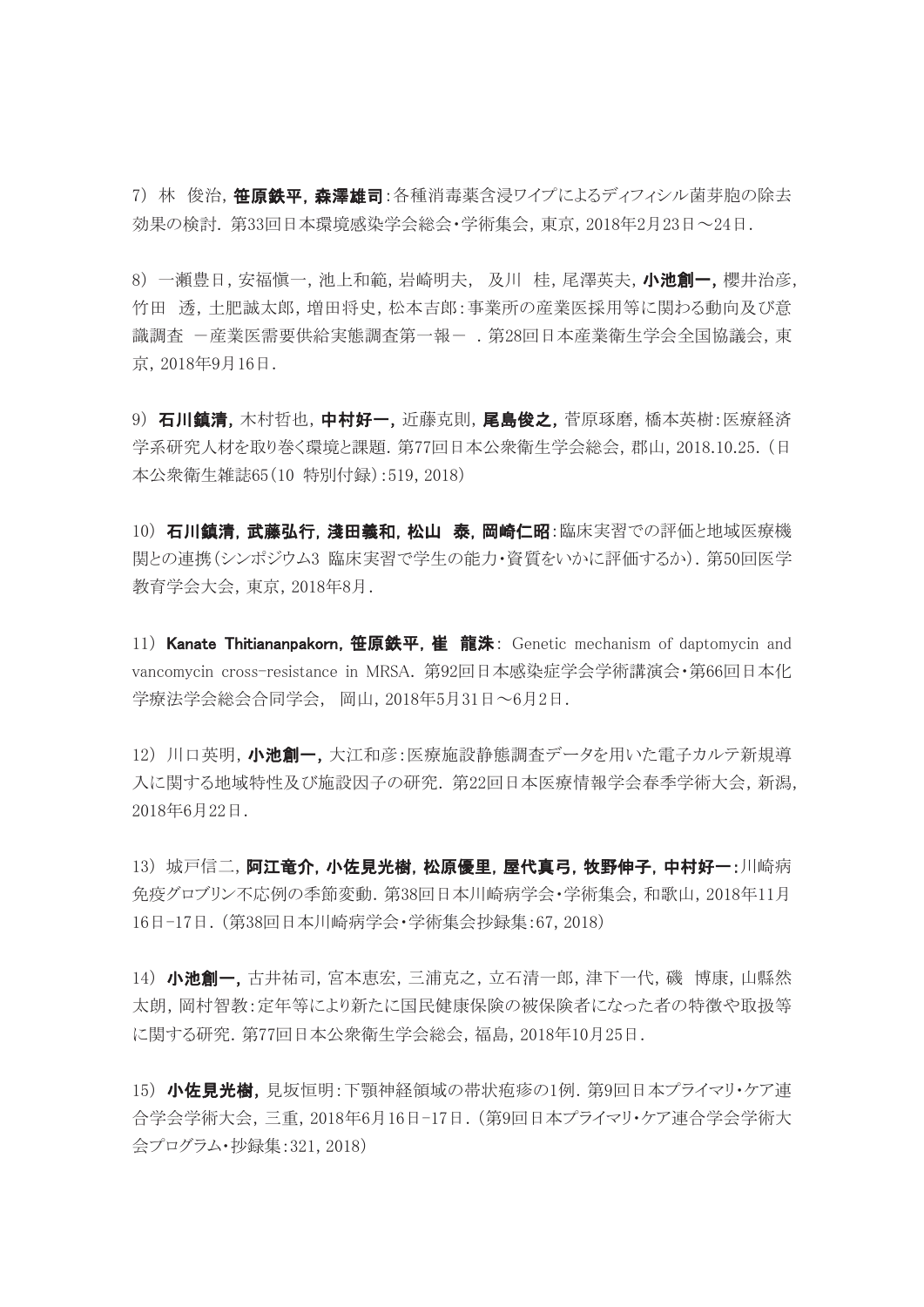16) 松原優里, 阿江竜介, 青山泰子, 牧野伸子, 中村好一:日本における食物アレルギーの 疫学調査の現状と課題 第28回日本疫学会学術総会,福島, 2018年2月2日.(第28回日本 疫学会学術総会講演集: 106,2018)

17) 松原優里,青山泰子,小佐見光樹,阿江竜介, 牧野伸子,中村好一:栃木県における 医療的ケア児の生活状況と課題.第77回日本公衆衛生学会総会, 郡山,2018年10月24日-26日.(日本公衆衛生雑誌65 (10):460, 2018)

18) 松原優里,小佐見光樹,阿江竜介,屋代真弓, 牧野伸子,中村好一:川崎病親子例の 疫学的特徴. 第38回日本川崎病学会・学術集会,和歌山,2018年11月16日-17日.(第38 回日本川崎病学会・学術集会抄録集:66, 2018)

19) 中村好一:難病疫学研究の現状と課題(シンポジウム「難病対策・難病研究―現在の課 題と今後」).第88回日本衛生学会学術総会,東京, 2018.3.22.

20) 中村好一:楽しい疫学:疫学はすべての社会医学の基礎である(教育講演). 第59回日 本社会医学会総会,壬生,2018.7.21.(社会医学研究2018 特別号:23, 2018)

21) 中村好一:疫学からみた川崎病の特徴:成人における既往者とそのうちの心後遺症を持 つ患者数も含めて(日本川崎病学会 合同セッション 川崎病心合併症の発生状況と遠隔期 治療).第27回日本心血管インターベンション治療学会学術集会,神戸, 2018.8.2.

22) 生井明美,親松由佳,三宅志穂,横田亜樹子, 深津静枝,古城隆雄. 松原優里,工藤 香織,大橋俊子:栃木県県南健康福祉センター管内における要支援妊婦の評価と選定基準 の統一化.第77回日本公衆衛生学会総会,郡山,2018年10月25日.(日本公衆衛誌:399, 2018.)

23)野村裕一,屋代真弓,益田君教,中村好一:積極的治療が容認される認識が浸透したこ とで不全型川崎病が増加している(シンポジウム:不全型への治療).第38回日本川崎病学 会・学術集会,和歌山,2018.11.17.(第38回日本川崎病学会・学術集会プログラム・抄録集: p48, 2018)

24) 大西 翼,笹原鉄平,鈴木貴之,藤村 至,鈴木 潤,秋根 大,外島正樹,畠山修司, 森澤雄司:当院で経験した*Gemella morbillorum*菌血症11例の臨床的検討. 第92回日本感染 症学会学術講演会・第66回日本化学療法学会総会合同学会,岡山,2018 年5月31日~6月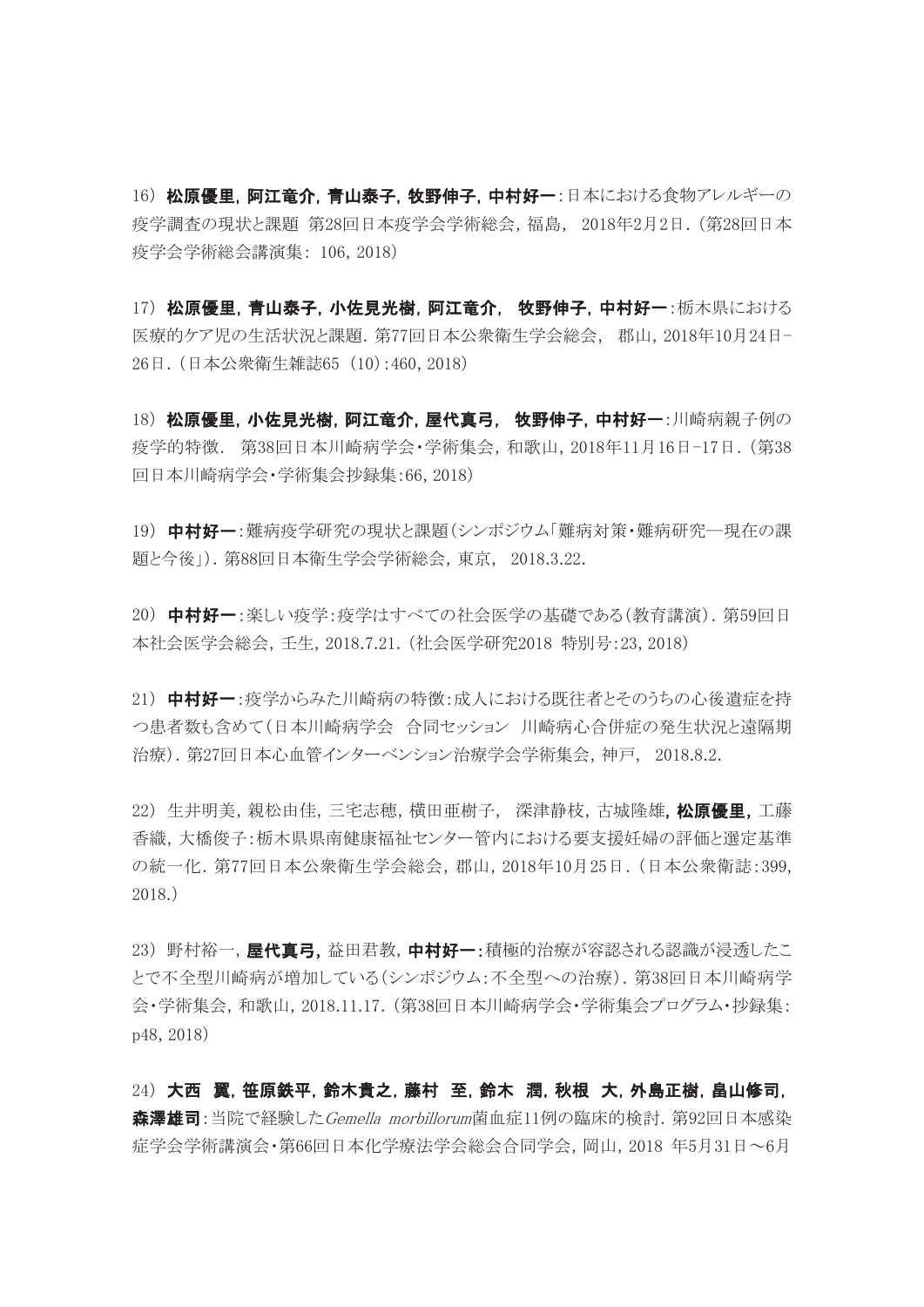2日.

25) 尾関由姫恵,斎藤章暢,岸本 剛,屋代真弓, 牧野伸子,中村好一:川崎病の発症に 及ぼす季節と月例の影響.第38回日本川崎病学会学術集会,和歌山,2018年11月16日(第 38回日本川崎病学会学術集会抄録集:64, 2018)

26) 酒井良子,石丸美穂, 小池創一, 康永秀生:薬剤師調査を用いた4年制薬剤師と6年制 薬剤師の各業種の継続率の比較.日本薬学会第138年会,金沢, 2018年3月28日.

27) 佐野 尭,牧野伸子,青山泰子,阿江竜介,松原優里,中村好一,柳川 洋:川崎病罹 患率に対するSIR モデルの妥当性.第28回日本疫学会学術総会,福島,2018年2月2日. (第28回日本疫学会学術総会講演集:127, 2018)

28) 佐野 尭,牧野伸子,青山泰子,阿江竜介,松原優里,中村好一:市町村境界と川崎病 罹患率の関係(1978-2016).第38回日本川崎病学会学術集会, 和歌山,2018年11月16日. (第38回日本川崎病学会学術集会抄録集:107, 2018)

29) 佐野 尭,牧野伸子,青山泰子,阿江竜介,松原優里,小佐見光樹,中村好一:日本全 国におけるPM2.5値と川崎病発生との関連(2011年4月-2016年3月).第77回日本公衆衛生 学会総会,郡山,2018 年10月24日-26日.(日本公衆衛生雑誌65(10):318, 2018)

30) 笹原鉄平:もっと良くなる環境整備のポイント-手指衛生だけじゃダメなの? -(ランチョン セミナー12).第33回日本環境感染学会総会・学術集会,東京,2018年2月23日~24日.

31) 笹原鉄平, 藤村 至, 渡邉美智代, 石川裕子, 新井田諭, 森澤雄司:病室の浴室汚染 による院内発生レジオネラ肺炎の事例解析.第33回日本環境感染学会総会・学術集会,東 京,2018年2月23日~24日.

32) 佐藤祐介,相羽由詞,氣駕恒太朗,渡邊真弥, 笹原鉄平,早川靖彦,崔 龍洙: ブド ウ球菌属細菌における高効率エレクトロポレーション法の確立. 第91回日本細菌学会総会, 福岡,2018年3月27日~29日.

33) 柴田陽介,早坂信哉,尾島俊之,石川鎮清,菅場一則,後藤忠雄,中村好一:身体活動 量と総死亡の関連ーJMSコホート研究ー. 第28回日本疫学会学術総会,福島, 2018年2月3日. (第28回日本疫学会学術総会講演集:122, 2018)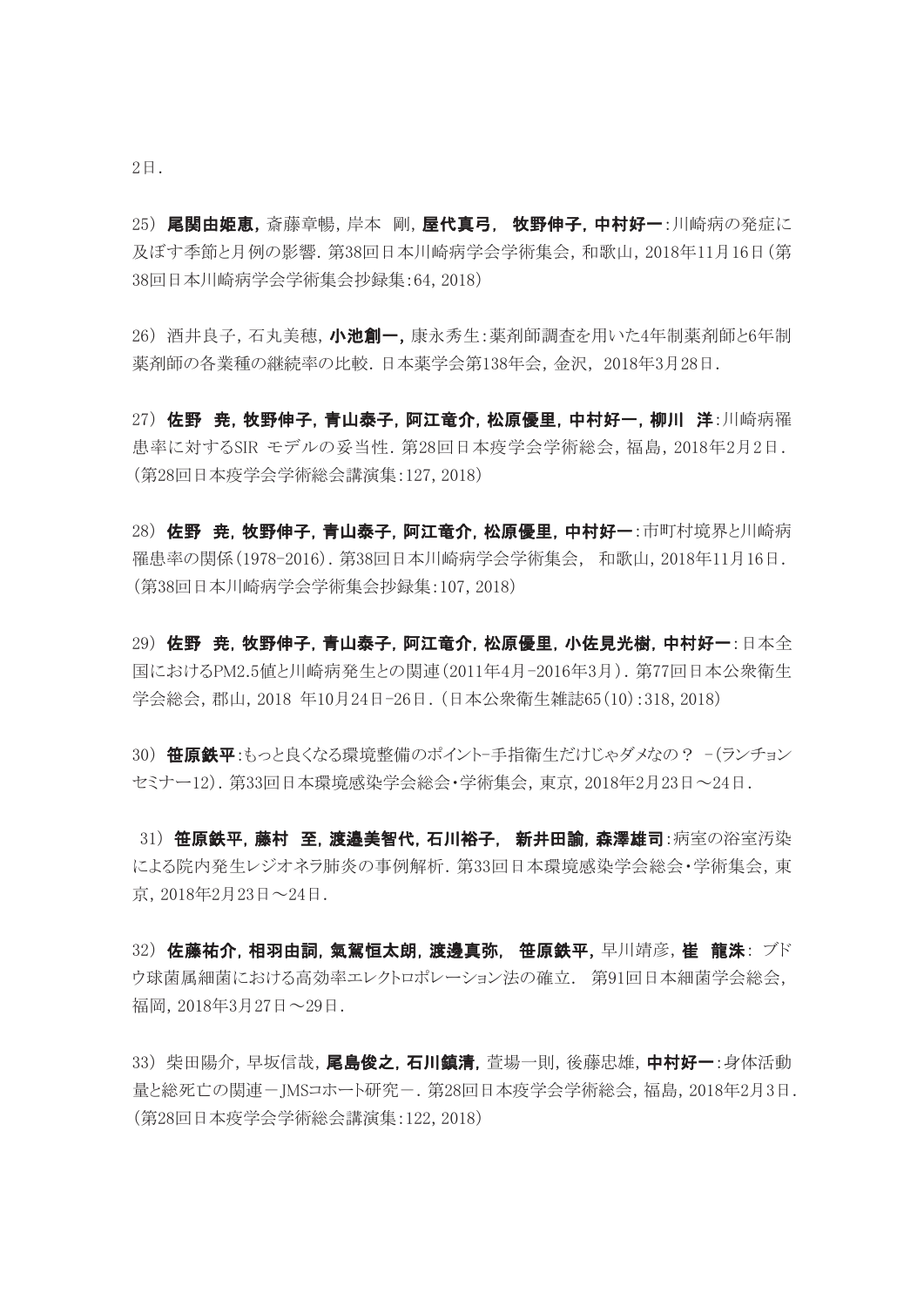34) **須藤大輔**,酒井奈緒美,菊池良和,小林宏明, 原 由紀,宮本昌子,中村好一,森 浩 一:幼児吃音(きつおん)症の大規模追跡調査.第28回日本疫学会学術総会, 福島, 2018.2.3.(Journal of Epidemioogy 28(Supplement 1):186, 2018)

35) Thitiananpakorn Kanate, 相羽由詞, 渡邊真弥,佐藤祐介,氣駕恒太朗,笹原鉄平, Boonsiri Tanit, 李 峰宇, 崔 龍洙:MRSAにおけるdaptomycinとvancomycinへの交差耐性 に関連する変異の同定.第91回日本細菌学会総会,福岡,2018 年3月27日~29日.

36) 渡邊真弥,相羽由詞,氣駕恒太朗,笹原鉄平, 崔 龍洙: Oxacillin感性を示すmecA陽 性黄色ブドウ球菌のmecA制御機構の解析.第92回日本感染症学会学術講演会・第66回日 本化学療法学会総会合同学会,岡山,2018年5月31日~6月2日.

37) 渡邊真弥,Boonsiri Tanit, Thitiananpakorn Kanate,相羽由詞,佐藤祐介,氣駕恒太朗, 笹原鉄平,崔 龍洙:Oxacillin感性を示すmecA陽性黄色ブドウ球菌のβ-ラクタム薬感性化 機構の解明. 第91回日本細菌学会総会,福岡,2018年3月27日~ 29日.

38) 柳奈津代,早坂信哉,後藤康彰, 尾島俊之, 中村好一, 栗原茂夫: 「温泉利用型健康 増進施設」における医療費控除件数からみた認知度と今後の展望.第77回日本公衆衛生学 会総会,郡山, 2018.10.26.(日本公衆衛生雑誌65(10 特別付録): 210, 2018)

39) 屋代真弓,牧野伸子,中村好一,柳川 洋,川崎富作:24回にわたる川崎病全国調査の データベース構築と活用.第38回日本川崎病学会学術集会,和歌山,2018年11月16日.(第 38回日本川崎病学会学術集会抄録集:63, 2018)

40) Davaalkham, D., Yanagawa, H., Baigalmaa, D., Kawasaki, T., Nakamura, Y.: Current situation of Kawasaki disease in Mongolia: Preliminary results of the third nationwide survey. The 12th International Kawasaki disease Symposium, 横浜,2018.6.12.(The 12th International Kawasaki disease Symposium Final Program and Abstract:77-78, 2018)

41) Katayama, H., Takahashi, K., Abe, J., Onouchi, Y., Kamada, M., Kobayashi, T., Ysuda, E., **Nakamura, Y.**, Nakamura, T., Nomura, Y., Fukazawa, R., Fuse, S., Miura, M., Mitani, Y. : Srveillance of the current follor-up status of the adult Kawasaki disease patients with giant aneurysm. The 12th International Kawasaki disease Symposium, 横浜,2018.6.15.(The 12th International Kawasaki disease Symposium Final Program and Abstract :104, 2018)

42) Koike, S., Matsumoto, M., Kawaguchi, H., Ide, H., Atarashi, H., Kotani, K., Yasunaga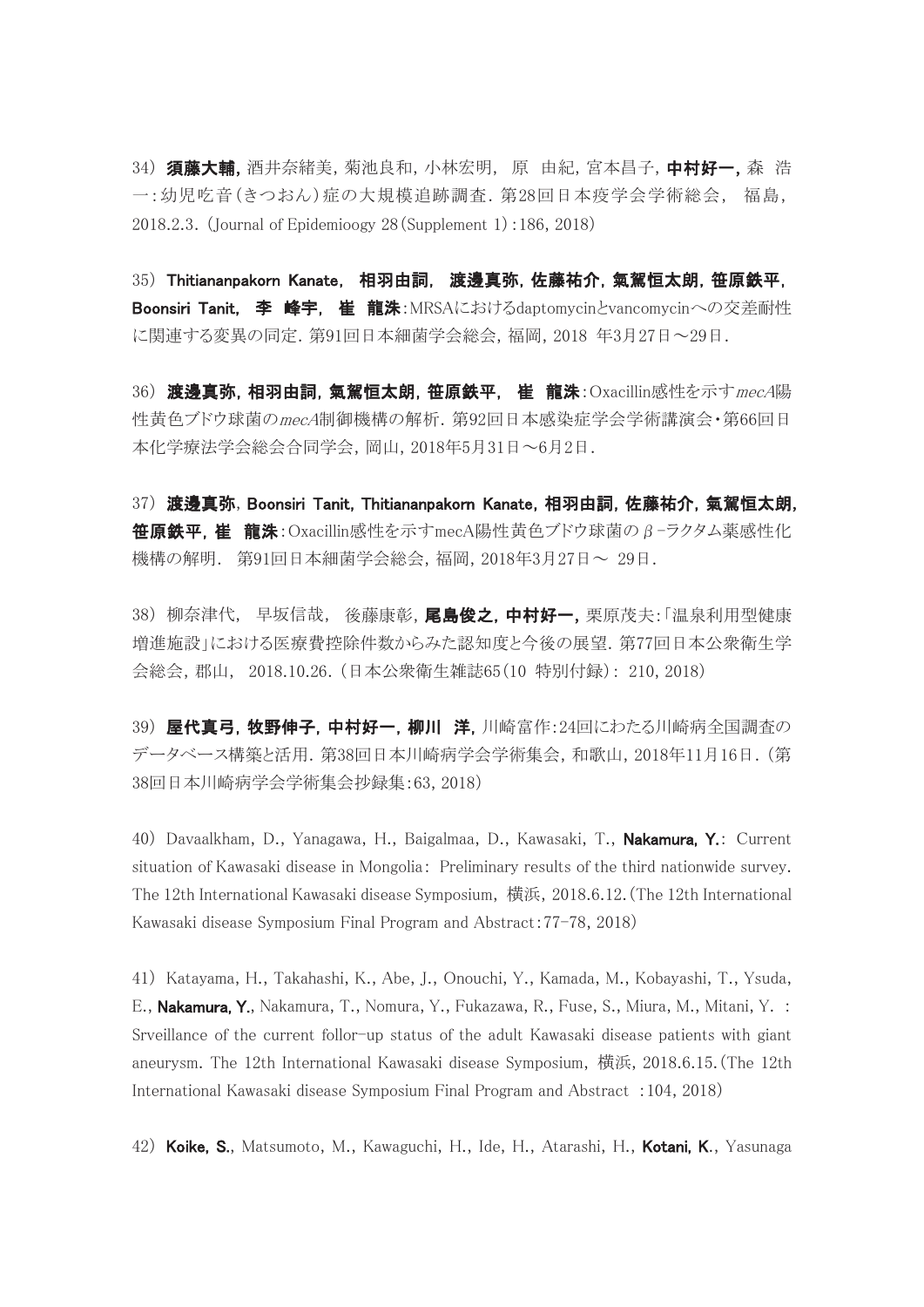H.: Board certification and urban–rural migration of physicians in Japan. Academy Health 2018.6.25, Seattle, USA

43) Makino, N., Nakamura, Y., Yanagawa, H.: Epidemiology of Kawasaki disease in Japan: Hypothesis about the Etiology. Yokohama, 2018. 6.12 (The 12th International Kawasaki Disease Symposium: 77, 2018)

44) Matsubara, Y., Ae, R., Yashiro, M., Makino, N., Nakamura, Y.: Cumulative Incidence of Kawasaki Disease with Late-stage Cardiac Sequelae in Japan. Yokohama 2018 6.12(The 12th International Kawasaki Disease Symposium: 81, 2018)

45) Mizutani, N., Kosami, K., Kenzaka, T.: Mandibular Herpes Zoster. 22nd WONCA world conference, Seoul, October 17-21.(program book: 68)

46) Muta, H., Yashiro, M., Nakamura, Y.: Prognosis of patients with Kawasaki disease who have already developed coronary artery lesions before initial intravenous immunoglobulin treatment: Results from the 23rd nationwide survey of Kawasaki disease in Japan. The 12th International Kawasaki disease Symposium, 横浜, 2018.6.13. ( The 12th International Kawasaki disease Symposium Final Program and Abstract: 88-89, 2018)

47) Sano T, Makino N, Aoyama Y, Ae R, Matsubara Y, Kojo T, Nakamura Y: Relationship between Tropospheric Weather and Incidences of Kawasaki Disease in Japan's Nine Major cities ( 1990-2014 ) . Yokohama 2018 6.13 ( The 12th International Kawasaki Disease Symposium: 109, 2018)

48) Sudo, D., Nakamura, Y.: Change of cardiac sequelae in reccurent Kawasaki disease patients over the last 30 years: A comparison witha previous study. The 12th International Kawasaki disease Symposium, 横浜,2018.6.13.(The 12th International Kawasaki disease Symposium Final Program and Abstract: 111, 2018)

49) Takigawa, H., Matsubara, Y., Ae, R., Yashiro, M., Makino, N., Nakamura, Y.: Association between Redness at the BCG Vaccine Inoculation Site and Cardiac Sequelae. Yokohama 2018 6.13( The 12th International Kawasaki Disease Symposium: 112, 2018)

50) Yashiro, M., Makino, N., Nakamura, Y.: Descriptive Epidemiologic Feature of Kawasaki Disease in Japan: Results of the 24th Nationwide Survey. Yokohama 2018 6.13( The 12th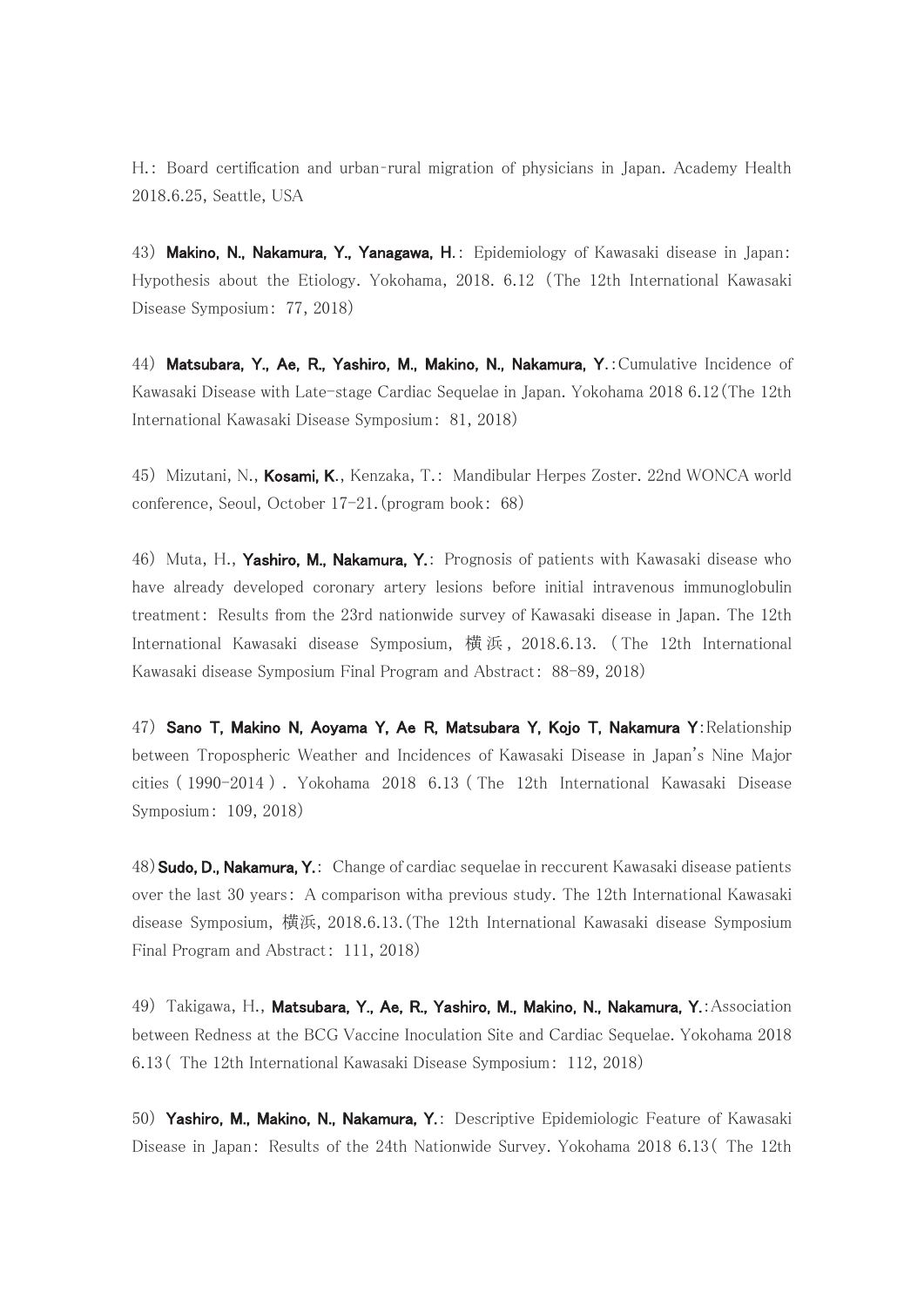International Kawasaki Disease Symposium: 116, 2018)

C 著書・総説

1) 甲斐克則, 手嶋 豊, 中村好一, 山口斉昭, 佐藤雄一郎, 磯部 哲:編. 医事法辞典. 東 京,信山社,2018.

- 2) 小泉昭夫,馬場園明,今中雄一,竹林 亨, 編.NEW予防医学・公衆衛生学(改訂4版). 東京, 南江堂,2018.
- 3) 牧野伸子:その他の疾病対策.保健指導ノート2019年版 一般社団法人日本家族計画協 会監修.一般社団法人日本家族計画協会出版,東京,P95-100, 2018.
- 4) 牧野伸子:感染症対策.社会・環境と健康 公衆衛生学 2019年版.柳川 洋,尾島俊之 編.医歯薬出版,東京,P89-95,2018.
- 5) 牧野伸子:川崎病の記述疫学.川崎病学.日本川崎病学会編.診断と治療社,東京, P9-15, 2018.
- 6) 牧野伸子,中村好一:川崎病(1)疫学. 日本臨床76増刊号6:163-167, 2018.
- 7) 松原優里:川崎病の分析疫学.川崎病学.日本川崎病学会編.診断と治療社,東京, P15-17, 2018.
- 8) 日本川崎病学会編.川崎病学.診断と治療社, 東京,2018.
- 9) 笹原鉄平: 無症候者における梅毒スクリーニング検査の重要性. 臨床検査62(2):197-200, 2018.
- 10) **笹原鉄平**:日常的に遭遇する性感染症-梅毒患者の増加と臨床における注意点. 感染症 学雑誌92 (3):419, 2018.
- 11) 笹原鉄平:日常診療における感染防止対策-医療環境整備の新しい展開. Pharma Medica 36(9): 29-33, 2018.
- 12) 鈴木 潤. 笹原鉄平:発熱+αの症状から診断する-発熱と頭痛. Medicina 55(6):769-771, 2018.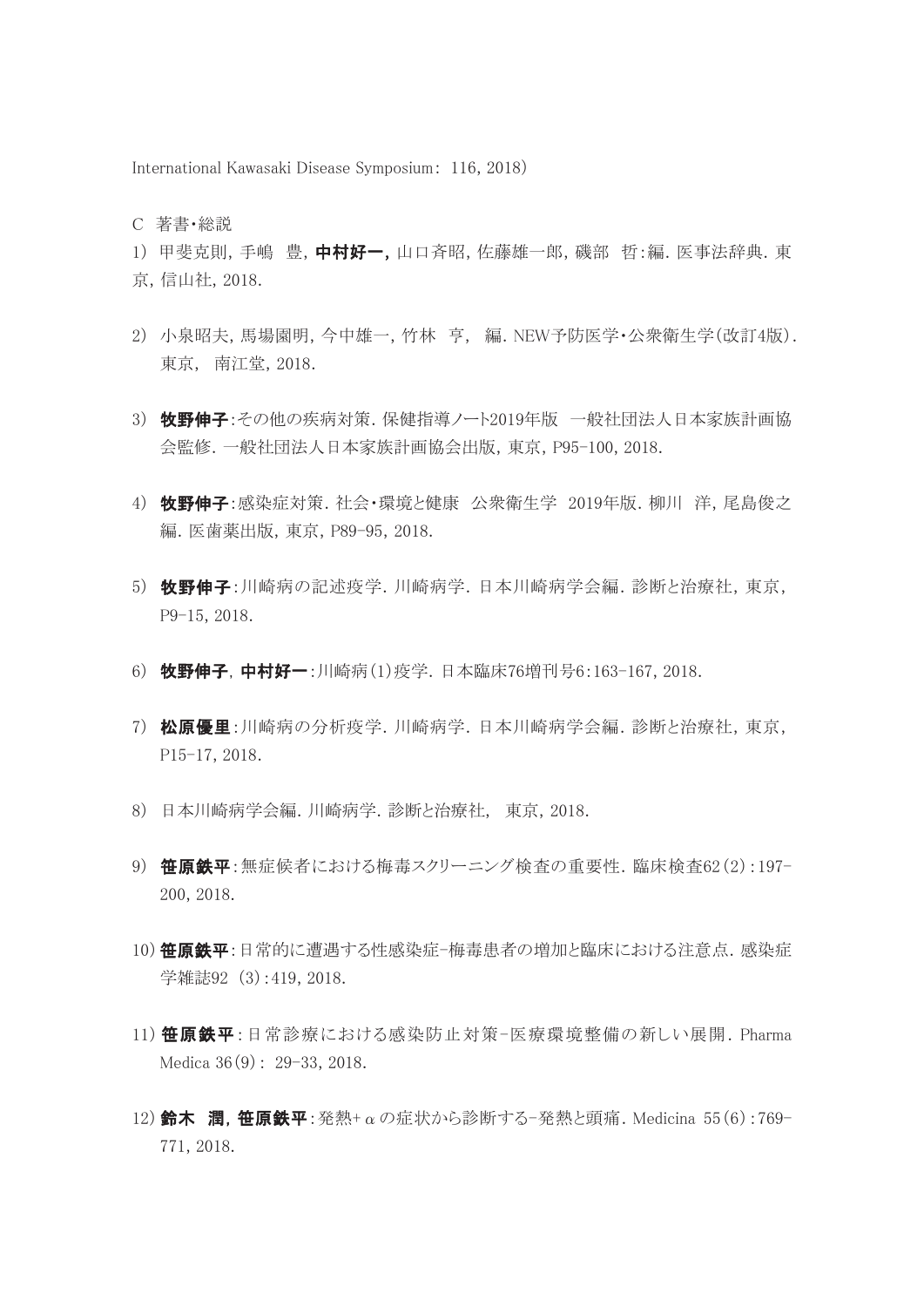13) 鈴木庄亮監修;小山 洋,辻 一郎,編集.シンプル衛生公衆衛生学 2018.東京,南江 堂,2018.

14) 柳川 洋, 中村好一:編. 公衆衛生マニュアル 2018 (第36版). 東京, 南山堂, 2018.

15) 柳川 洋,尾島俊之:編著.社会・環境と健康 公衆衛生学 2018年版(第11版). 東京, 医歯薬出版,2018.

16) 屋代真弓,牧野伸子,中村好一,柳川 洋:第24回川崎病全国調査成績. 小児科診療 81(2):271-274, 2018

17) Sakamoto, H., Rahman, M., Nomura, S., Okamoto, E., **Koike, S.**, Yasunaga, H. et al.: Japan Health System Review. Vol. 8 No. 1. New Delhi: World Health Organization, Regional Office for South-East Asia, 2018.

- E その他
- 1) 青山泰子:数値や資源の分類から自分たちの地域を診てみよう. 平成30年度栃木県相談 支援従事者現任研修講演,栃木,2018年12月20日.
- 2) 青山泰子:地域診断について学ぶ 日頃の活動から地域・住民をみてみよう.平成30年 度地域保健新任期職員研修講演,栃木,2018年8月31日.
- 3) 青山泰子: PDCA展開方法-日頃の活動にいかす視点-.平成30年度地域保健新任期 職員研修講演,栃木,2018年8月31日.
- 4) 青山泰子:調査・研究の実際(1)社会調査の実際を中心に,公益財団法人地域社会振興 財団,第39回保健活動研修会,栃木,2018年8月3日.
- 5) 新 秀直,廣瀬 稔,井出博生, 小池創一:全国調査からみた医療機器安全管理責任者 の現状と課題.Clinical Engineering 29(11):947-958, 2018.
- 6) 小池創一:2025年問題の本質と医療・介護における今後の課題と対策.臨床透析 34  $(11):1391-9, 2018.$
- 7) 小谷和彦,小池創一,松村正巳:地域医療における多職種連携(概説).日本内科学会